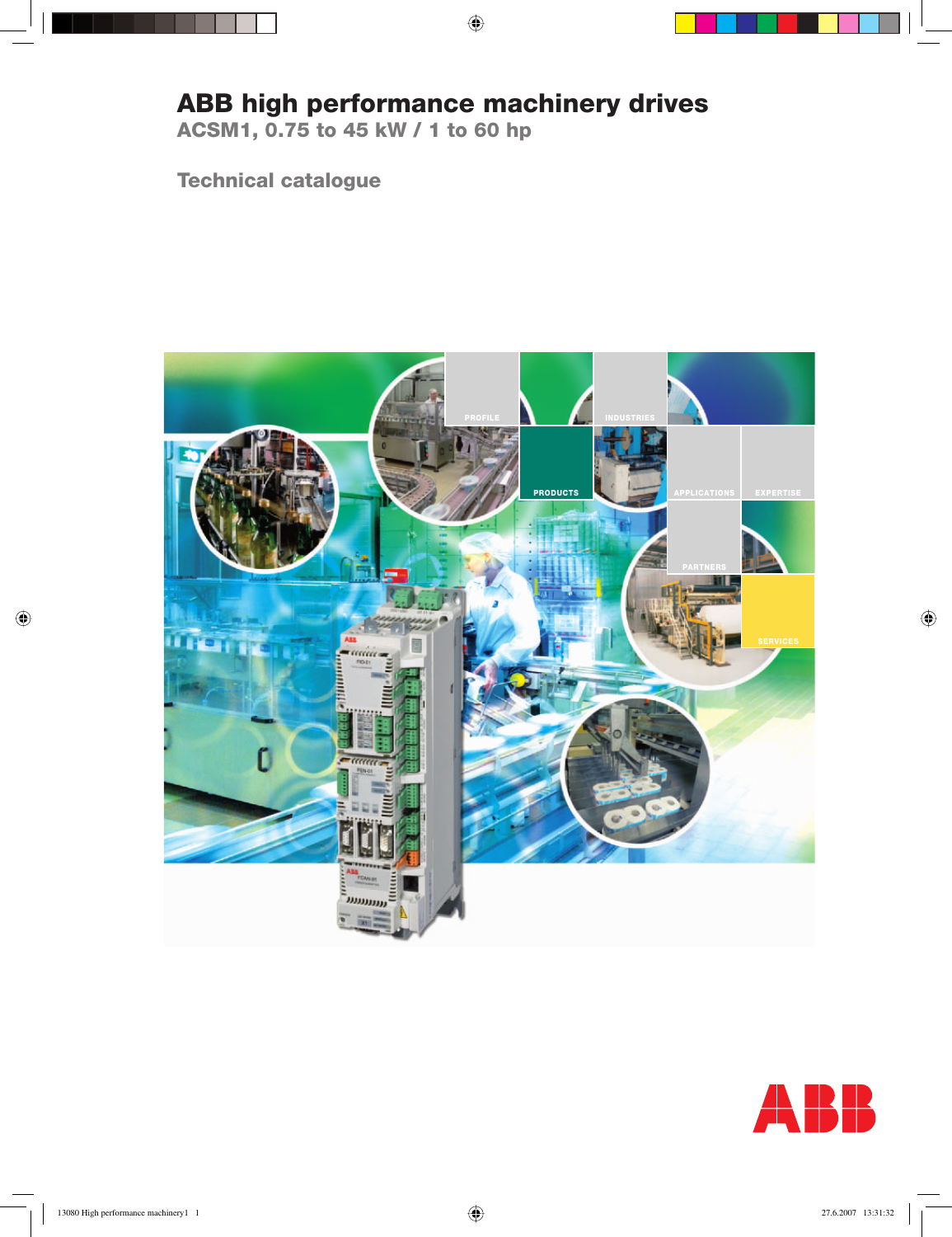# **Contents**



|                          | Type code structure:        | <b>ACSM1</b><br>$\equiv$ | 04XX | <b>XXXX</b><br>$\bar{a}$ | $\overline{4}$ | <b>XXXX</b><br>$\Phi$ |  |
|--------------------------|-----------------------------|--------------------------|------|--------------------------|----------------|-----------------------|--|
|                          | Product series              |                          |      |                          |                |                       |  |
| $\blacktriangleright$    | Options                     |                          |      |                          |                |                       |  |
|                          | Control                     |                          |      |                          |                |                       |  |
| $\overline{\phantom{a}}$ | <b>Types</b>                |                          |      |                          |                |                       |  |
| $\blacktriangleright$    | Services                    |                          |      |                          |                |                       |  |
| 6                        | Contact and web information |                          |      |                          |                |                       |  |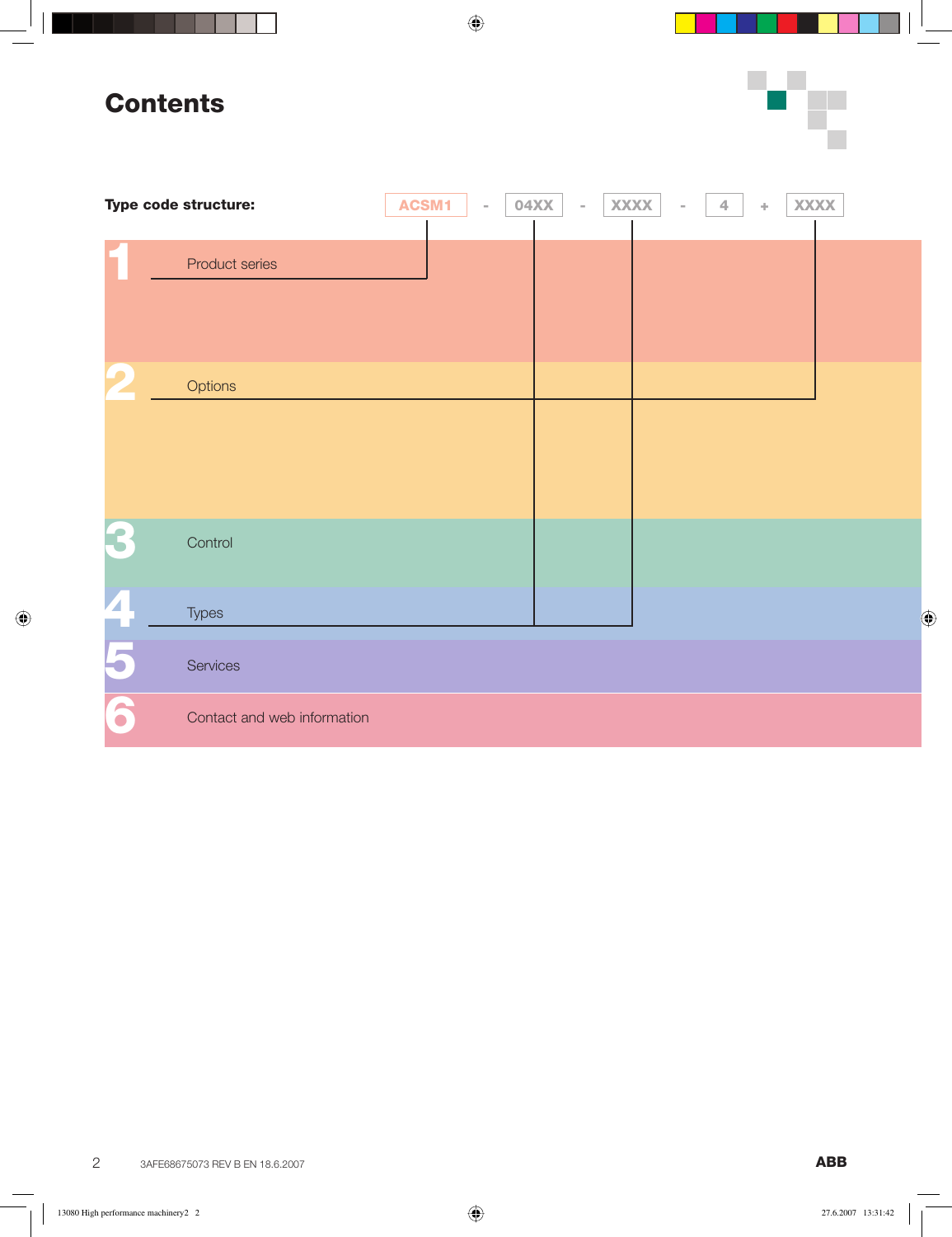

## **ABB high performance machinery drives, ACSM1**

| ABB high performance machinery drives 4 |  |
|-----------------------------------------|--|
| Control and communication options8      |  |
|                                         |  |
|                                         |  |
|                                         |  |
|                                         |  |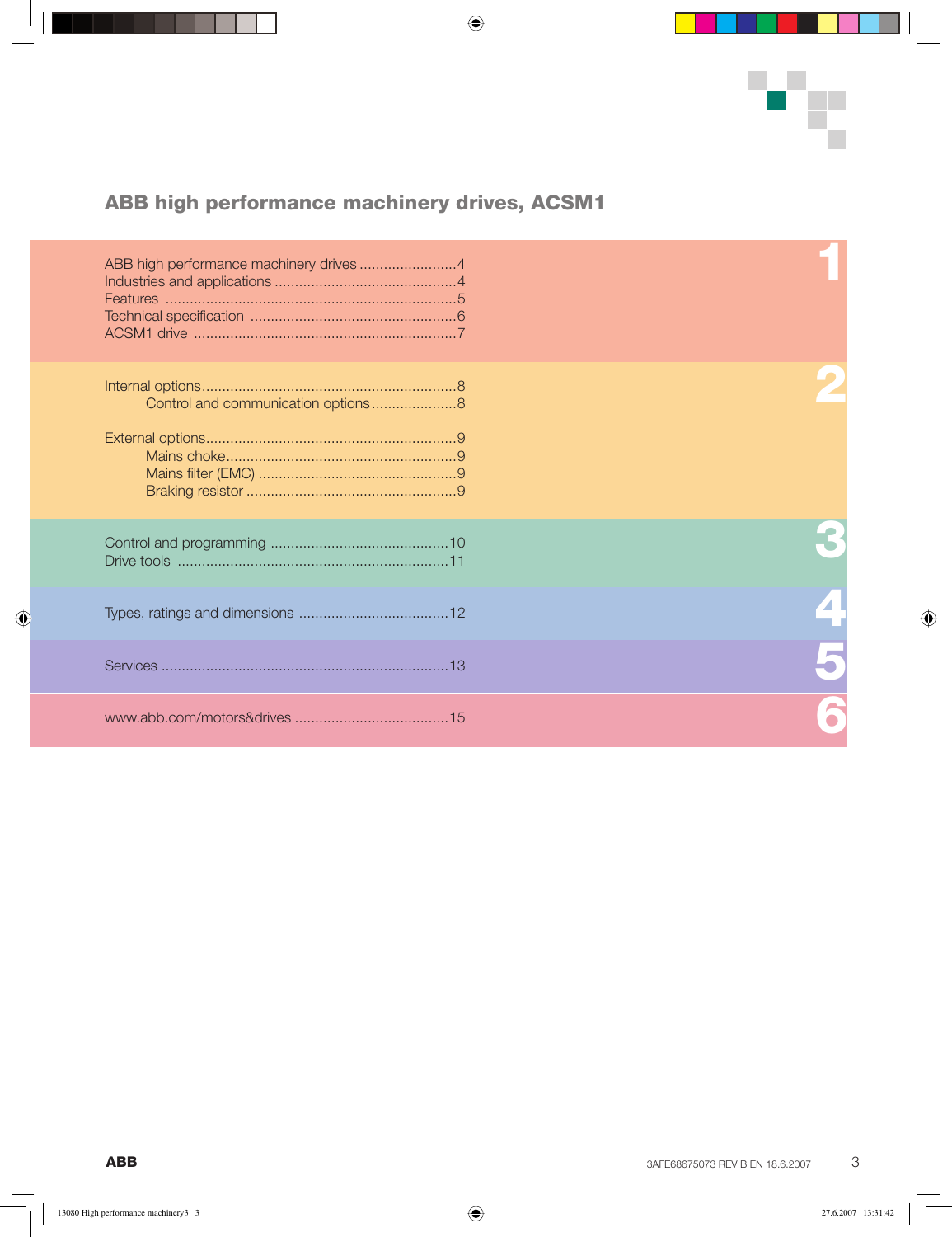# **ABB high performance machinery drives**



**ACSM1 - 04XX - XXXX - 4 + XXXX**

#### **ABB high performance machinery drives**

ABB high performance machinery drives provide speed, torque and motion control for demanding machines. They can control induction, synchronous and asynchronous servo and high torque motors with various feedback devices. The compact hardware and programming flexibility ensure the optimum solution. The innovative memory unit concept enables flexible drive configuration.



### **Industries and applications**

The high performance machinery drives are ideal for

- Plastics and rubber
	- Extruders
	- Calenders
	- Injection moulding machines
	- Winders & unwinders
	- Blow moulding machines
- Printing
	- Sheet-fed printing
	- Commercial printing
	- Label printing
	- Web printing
	- Bindery machines
- Paper & paperboard, film & foil converting
	- Calendering
	- Slitter
	- Coating
	- Sheeter
	- Laminating
	- Winders
- Material handling
	- Cranes
	- Automatic storage
	- Elevators
	- Pick and place systems
	- Conveyors
	- Palletising
- Textile
	- Knitting/weaving machines
	- Needle punching machines
	- Non-woven machines
	- Fibre processing machines
	- Spinning/speeder machines
	- Textile coating machines
- Other industries and applications
	- Woodworking machinery
	- Plywood and chipboard industry
	- Flying and rotary shear
	- Packaging machinery
	- Wire & cable drawing machines
	- Food and beverage

#### **Highlights**

- For demanding machinery applications
- For synchronous and induction motors
- Wide range of feedback interfaces
- Solution programming to extend drive functions
- Modular and compact design
- Memory unit for easy drive management
- Safe Torque Off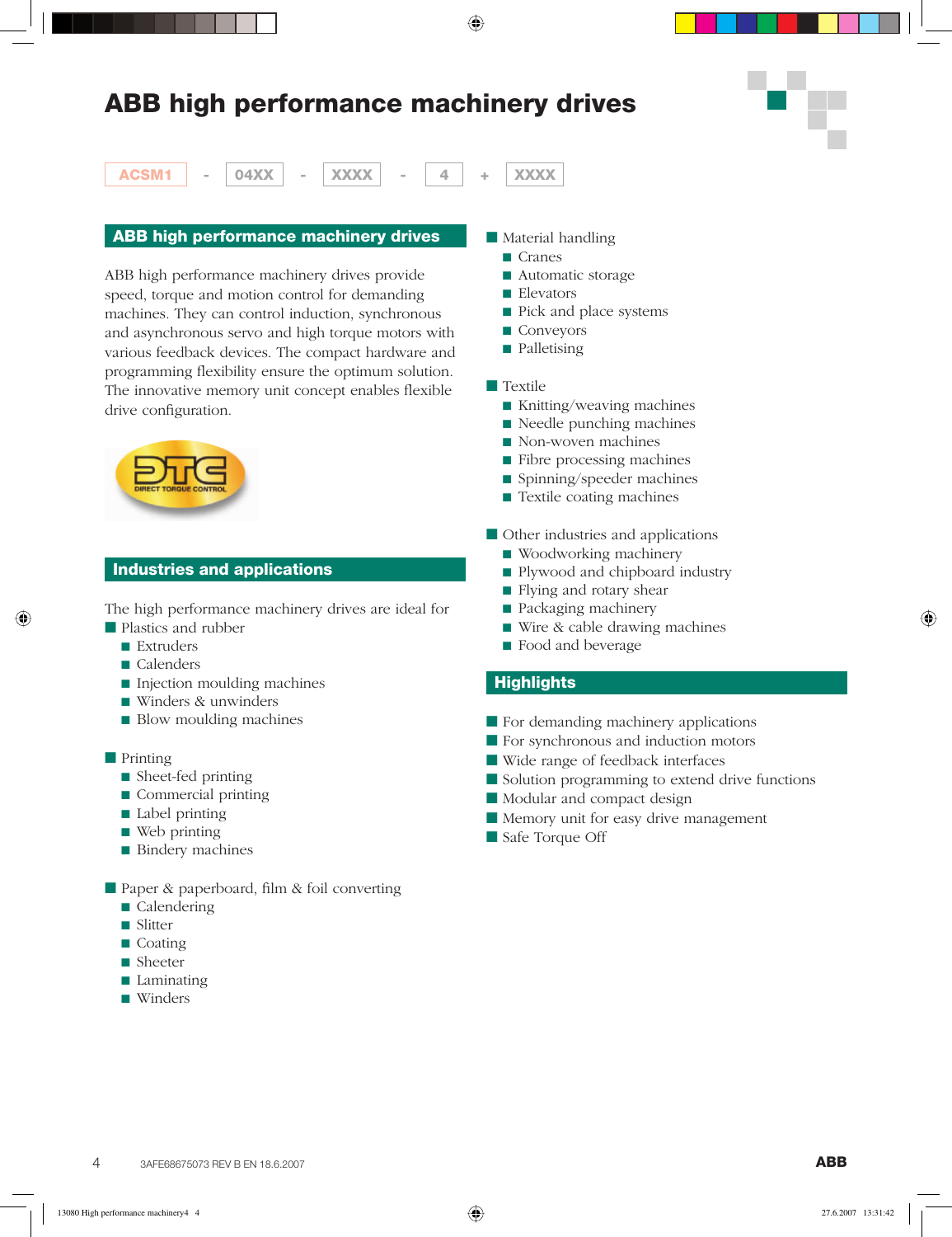# **Features**



| <b>Features</b>                                                | <b>Benefits</b>                                                                                                                                                                                               | <b>Notes</b>                                                                                                                     |  |  |
|----------------------------------------------------------------|---------------------------------------------------------------------------------------------------------------------------------------------------------------------------------------------------------------|----------------------------------------------------------------------------------------------------------------------------------|--|--|
| <b>Control and performance</b>                                 |                                                                                                                                                                                                               |                                                                                                                                  |  |  |
| For synchronous and<br>induction motors                        | As a standard feature almost any kind of motor type can<br>be controlled in open or closed loop mode.                                                                                                         | Asynchronous motors (standard induction, servo) and<br>synchronous motors (servo, high torque).                                  |  |  |
| <b>Two control variants</b>                                    | Optimum selection for each machine control philosophy<br>from centralized to decentralized and between.                                                                                                       | Speed and torque control<br>Motion control                                                                                       |  |  |
| High performance                                               | Suitable for demanding machinery applications.                                                                                                                                                                | High bandwidth of torque, speed and position control.                                                                            |  |  |
| <b>Solution programs</b>                                       | When application-specific functionality is needed in the<br>drive, then ready-made solution programs can be used.                                                                                             | An alternative solution is to use a suitable function block<br>library and develop your own solution programs.                   |  |  |
| Drive-to-drive link as<br>standard                             | Enables fast and time-synchronized communication<br>between different drive units.                                                                                                                            | Multiple drives connected in daisy chain.                                                                                        |  |  |
| Wide range of feedback<br><b>interfaces</b>                    | Optimal feedback interface set-up can be chosen for<br>different applications.                                                                                                                                | Each feedback interface option has two inputs and one<br>output. Also fast DIs included for touch probe function.                |  |  |
| I/O extensions as inbuilt<br>options                           | In addition to the extensive standard offering, different<br>I/O extensions can be plugged in to increase analogue<br>and digital inputs/outputs.                                                             |                                                                                                                                  |  |  |
| Different communication<br>options for master<br>communication | The optimum communication can be selected.                                                                                                                                                                    |                                                                                                                                  |  |  |
| Modular and compact design                                     |                                                                                                                                                                                                               |                                                                                                                                  |  |  |
| <b>Size</b>                                                    | Four compact frame sizes.                                                                                                                                                                                     |                                                                                                                                  |  |  |
| <b>Modular design</b>                                          | The drive has three main parts: power unit, control unit,<br>memory unit.                                                                                                                                     | Control unit and memory unit always have the same<br>hardware, so the control and configuration interface is<br>always the same. |  |  |
| <b>Integrated braking</b><br>chopper                           | Included as standard, compact design.                                                                                                                                                                         |                                                                                                                                  |  |  |
| Several assembly and<br>cooling options                        | Optimized for various cabinet design and lay-outs.                                                                                                                                                            | DIN-rail, back plate, side-by-side, cold plate.                                                                                  |  |  |
| User interface and programming                                 |                                                                                                                                                                                                               |                                                                                                                                  |  |  |
| Memory unit for easy<br>drive management                       | Drive functionality can be easily defined, modified or<br>updated with the memory unit. Also enables easy and<br>fast after-sales service.                                                                    | Complete drive configuration and settings are stored in<br>memory unit.                                                          |  |  |
| Simple and flexible<br>human-machine interface                 | 7-segment display shows the drive status messages.<br>DriveStudio PC-programs enable easy access to drive<br>programming and start-up.<br>Advanced control panel can be used for general service<br>routines. |                                                                                                                                  |  |  |
| Drive programming                                              | Function block programming provides an easy and<br>innovative method for extending the functionality of the<br>drive firmware.                                                                                |                                                                                                                                  |  |  |
| Safety as standard                                             | Integrated Safe Torque Off (STO) function as standard.                                                                                                                                                        | SIL 3/IEC 61508, Cat. 4/EN 954-1, EN ISO 13849-1:<br>PL e.                                                                       |  |  |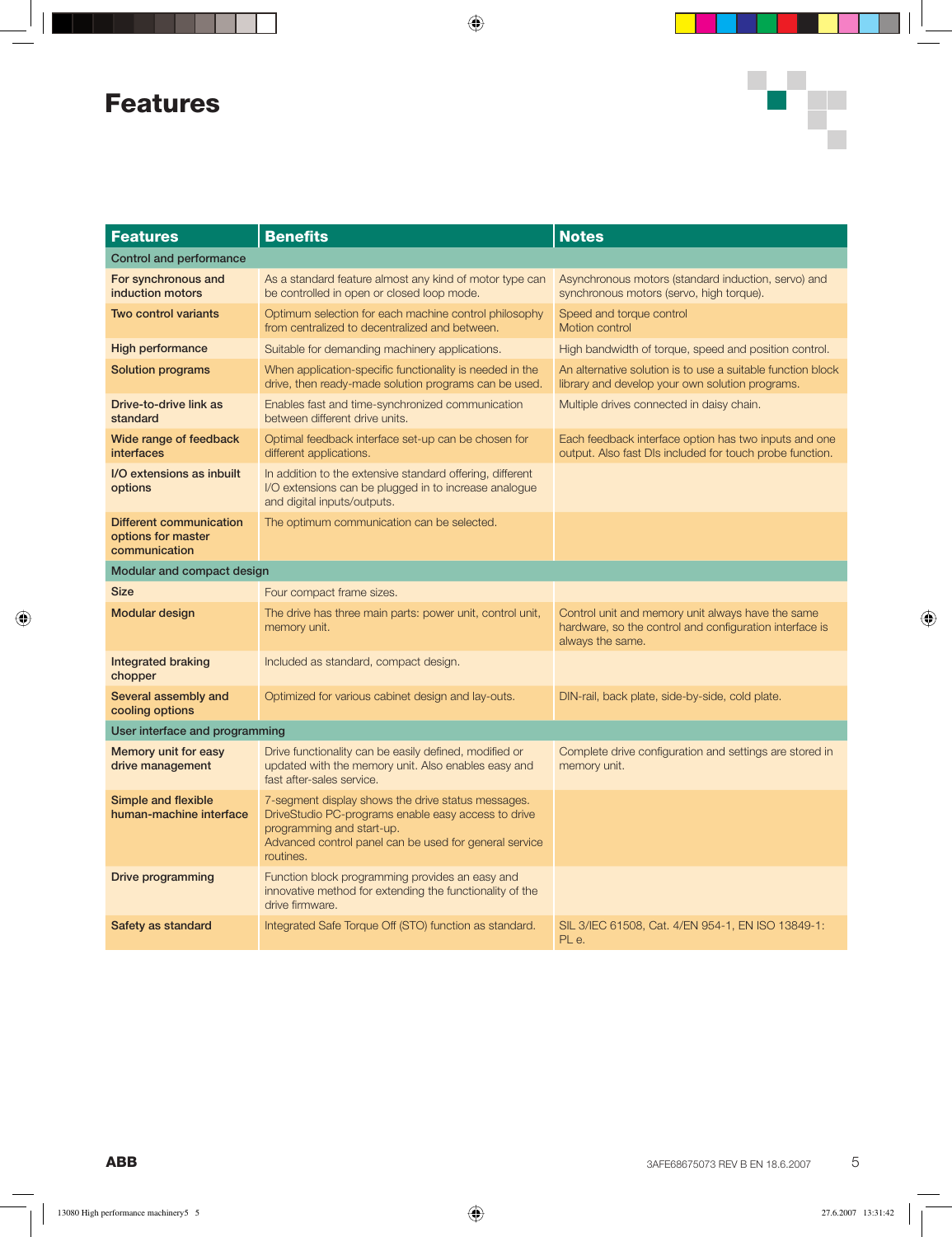# **Technical specification**



| $\equiv$ | 04XX | $\sim$ | <b>XXX</b><br>гχ. |  | $-1$<br>x<br>жх |
|----------|------|--------|-------------------|--|-----------------|

| <b>Main connections</b>            |                                                                                                                     |
|------------------------------------|---------------------------------------------------------------------------------------------------------------------|
| Supply voltage                     | 3-phase 380 to 480 V +10 /- 15%                                                                                     |
| Frequency                          | 50 to 60 Hz $+/-$ 5%                                                                                                |
| Total harmonic distortion<br>(THD) | With optional mains choke (external) to<br>meet limits acc. to EN 61000-3-2, Draft<br>IEC 61000-3-12, IEC 61000-3-4 |
| <b>DC</b> connection               |                                                                                                                     |
| DC voltage level                   | 436 to 712 V DC                                                                                                     |
| Charging                           | Internal                                                                                                            |
| <b>Motor connection</b>            |                                                                                                                     |
| <b>Motor types</b>                 | Asynchronous motors (standard<br>induction, servo) and synchronous<br>motors (servo, high torque)                   |
| <b>Output frequency</b>            | 0 to 500 Hz                                                                                                         |
| Switching frequency                | 2 to 16 kHz, 4 kHz as default.<br>Output current derating above 4 kHz                                               |
| <b>Braking power connection</b>    |                                                                                                                     |
| <b>Braking chopper</b>             | As standard in all types                                                                                            |
| <b>Braking resistor</b>            | External resistor connected to drive                                                                                |

| <b>Operating conditions</b>             |                                                                                                                                                                                                     |
|-----------------------------------------|-----------------------------------------------------------------------------------------------------------------------------------------------------------------------------------------------------|
| Degree of protection                    | IP20 acc. to EN 60529;<br>Open Type acc. to UL 508.                                                                                                                                                 |
| <b>Ambient temperature</b>              | -10 to +55 $^{\circ}$ C, derating above 40 $^{\circ}$ C                                                                                                                                             |
| Installation altitude                   | 0 to 4000 m, derating above 1000 m                                                                                                                                                                  |
| <b>Relative humidity</b>                | max. 95%                                                                                                                                                                                            |
| Climatic/environmental<br>conditions    | Class 3K3, 3C2 acc. to EN 60721-3-3.<br>Oil mist, formation of ice, moisture<br>condensation, water drops, water spray,<br>water splashes and water jets are not<br>permissible (EN 60204, Part 1). |
| <b>Vibration</b>                        | Class 3M4 acc. to EN 60721-3-3                                                                                                                                                                      |
| <b>EMC</b><br>(According to EN 61800-3) | Noise emission:<br>- Standard: No filtering<br>- With filter: Category C2                                                                                                                           |
| <b>Functional safety</b>                | Safe Torque Off function (STO acc. Draft<br>EN 61800-5-2).<br>IEC 61508: SIL 3<br>EN 954-1: Category 4<br><b>IEC 62061: SILCL 3</b><br>EN ISO 13849-1: PL e                                         |
| Compliance                              | CE, UL, cUL, CSA, C-Tick                                                                                                                                                                            |

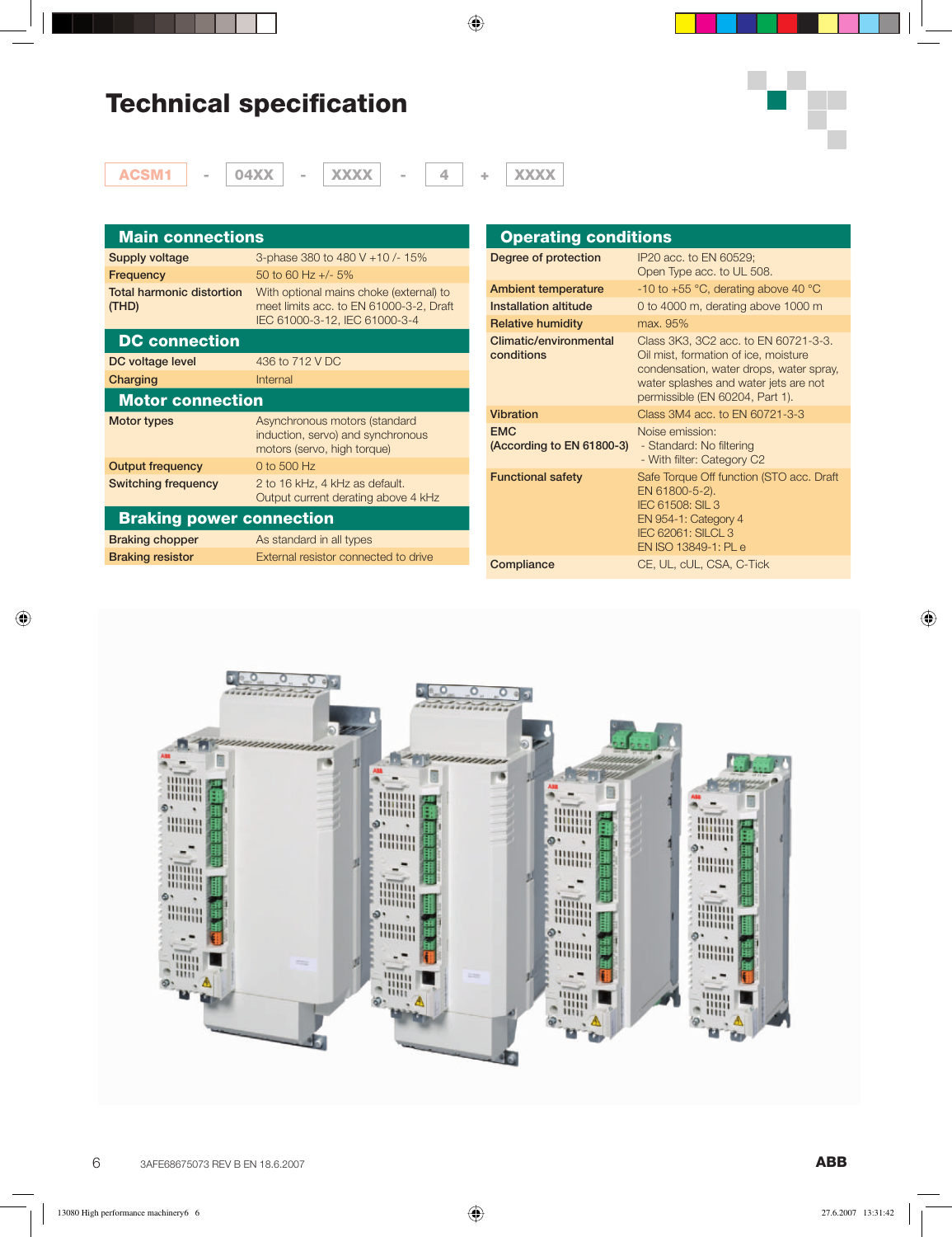## **ACSM1 drive High performance machinery drives**



The ACSM1 series of high performance machinery drives offers versatile features for machinery applications. The ACSM1 covers power ratings from 0.75 to 45 kW (2.5 A to 90 A) in four frame sizes.

### **Designed for machine builders**

The ACSM1 is the optimum choice for machine builders. The ACSM1 can control with or without feedback induction motors, asynchronous and synchronous servo motors. It uses proven DTC motor control technology to guarantee high performance. The mechanical design is very compact and drives can be installed side-by-side. In addition to covering standard features there are three slots for control and communication options. Drive tools support commissioning, tuning and programming. The ACSM1 offers optimum selection for each machine control philosophy.

### **Modular and compact design**

- Four compact frame sizes
	- 0.75 kW (1 Hp) to 45 kW (60 Hp) / 380 to 480 V
	- $\blacksquare$  IP20
	- Supply AC or DC input from top
	- Motor and braking resistor connection from bottom
	- Inbuilt braking chopper as standard
- Optimum assembly and cooling solutions
	- Side-by-side installation
	- Air-cooled variant including support for DIN-rail mounting or back plate mounting
	- Cold-plate variant for external cooling method
	- Removable control terminals and power terminals enables fast assembly and maintenance

■ Flexibility with different external options

- Mains filters to meet EMC requirements
- Mains chokes to limit harmonic distortion (THD)
- Braking resistors for various braking power needs
- Global compatibility with machinery environment and standards
	- Standard approvals for CE, UL, cUL, CSA, C-Tick
	- With external mains filter: EN 61800-3, category C2 (A-limits)
	- Integrated Safe Torque Off (STO) function according to SIL 3/IEC 61508 and Cat. 4/EN 954-1
	- Coated boards as standard to meet environmental requirement

### **Control and communication**

- Control interface with versatile standard connections
	- Digital input/output: 6DI, 3DI/O, 1 relay output
	- Analogue input/output: 2AI + 2AO
	- Motor thermistor input (PTC/KTY)
	- Drive-to-drive communication link
	- Complete drive configuration and settings are stored in memory unit
- Scalability with different plug-in control options
	- Three options slots for control options
	- Analogue and digital I/O extension modules
	- Interfaces for different feedback types (TTL, Resolver, Sin/Cos, Endat, Hiperface, SSI)
	- Master communication via fieldbuses (PROFIBUS, DeviceNet, CANopen and Ethernet)

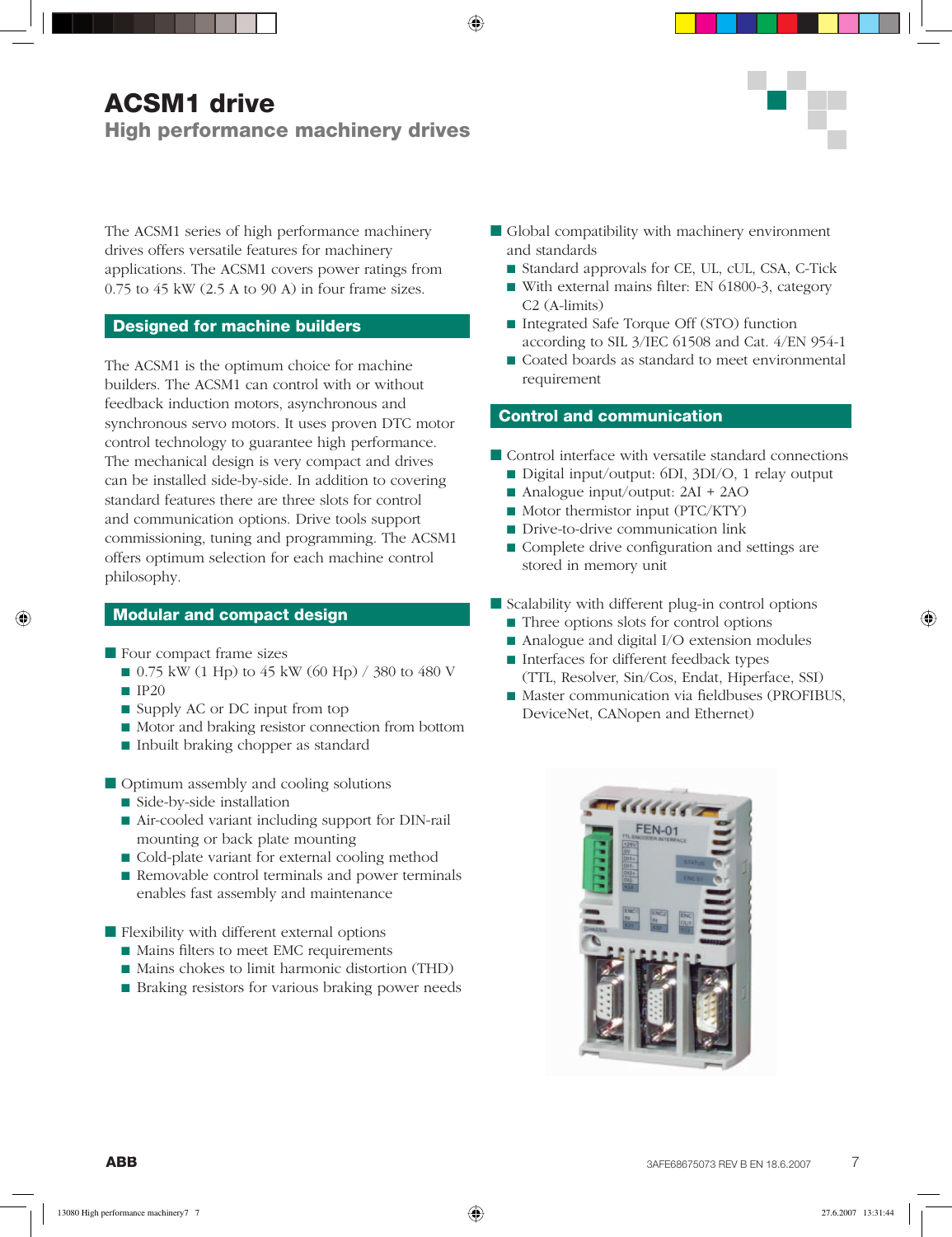**Options Internal**





#### **Control and communication options**

| <b>Options</b>               | Data                                                          | Slot 1   | Slot 2   | Slot <sub>3</sub> |  |  |  |  |
|------------------------------|---------------------------------------------------------------|----------|----------|-------------------|--|--|--|--|
| Analogue & digital extension |                                                               |          |          |                   |  |  |  |  |
| <b>FIO-01</b>                | 4 x DI/O, 2 x RO                                              | $\Omega$ | $\Omega$ | -                 |  |  |  |  |
| <b>FIO-11</b>                | $3 \times$ Al, $1 \times$ AO, $2 \times$ DO                   | $\circ$  | $\circ$  | -                 |  |  |  |  |
|                              | <b>Feedback interface</b>                                     |          |          |                   |  |  |  |  |
| <b>FEN-01</b>                | 2 inputs (TTL incremental encoder), 1 output                  | $\Omega$ | $\Omega$ | -                 |  |  |  |  |
| <b>FEN-11</b>                | 2 inputs (SinCos absolute, TTL incremental encoder), 1 output | $\circ$  | $\circ$  | -                 |  |  |  |  |
| <b>FEN-21</b>                | 2 inputs (Resolver, TTL incremental encoder), 1 output        | $\circ$  | $\circ$  | -                 |  |  |  |  |
| <b>Communication</b>         |                                                               |          |          |                   |  |  |  |  |
| FPBA-01                      | <b>PROFIBUS</b>                                               |          |          | $\Omega$          |  |  |  |  |
| FCAN-01                      | <b>CANopen</b>                                                |          |          | $\circ$           |  |  |  |  |
| FDNA-01                      | <b>DeviceNet</b>                                              | -        | -        | $\circ$           |  |  |  |  |
| <b>FENA-01</b>               | Ethernet/IP                                                   |          |          | $\Omega$          |  |  |  |  |

 $O =$  option **–** = not available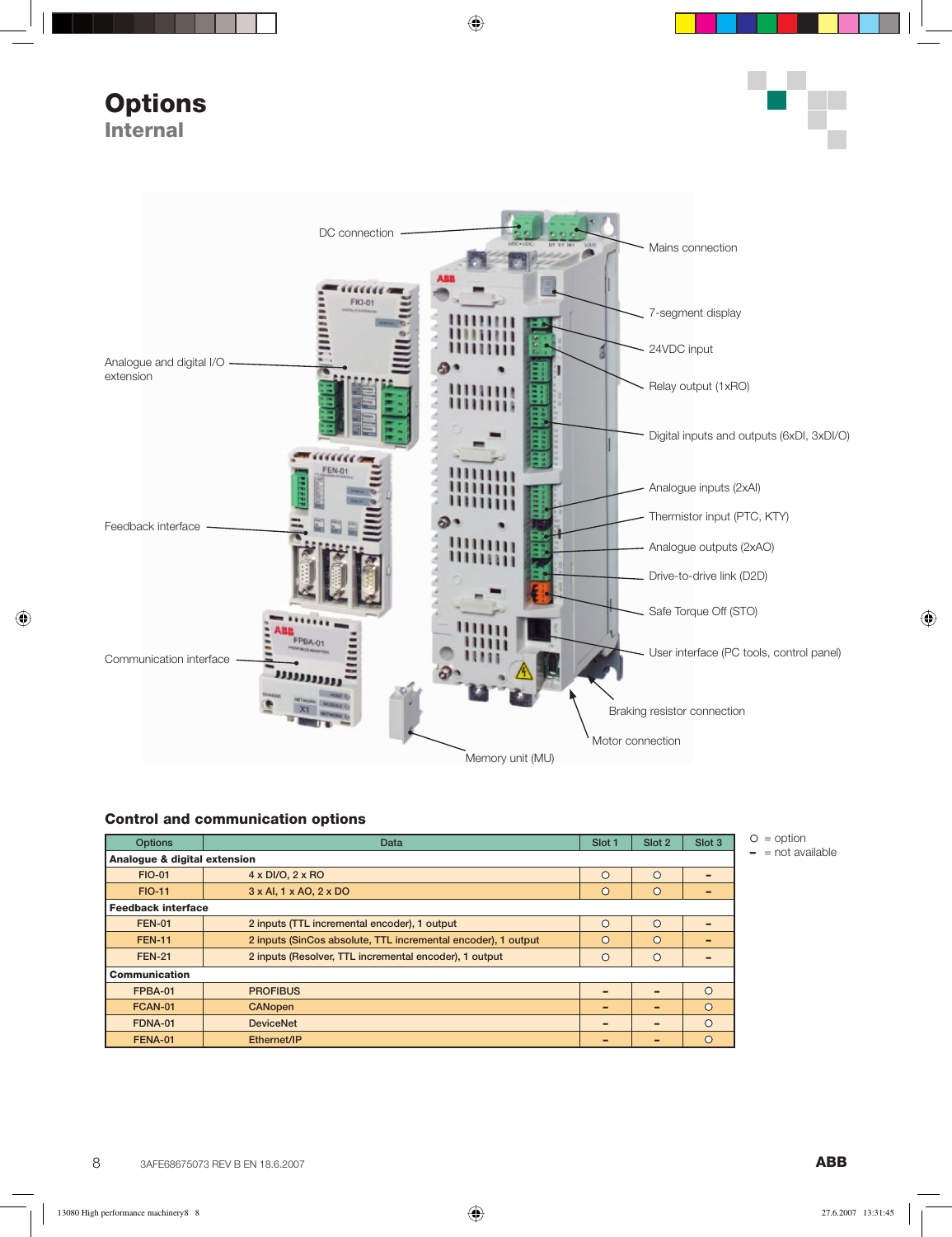

#### **Mains choke**

The ACSM1 drive does not necessarily need a mains choke for operation. Each individual case should be checked to ascertain whether a mains choke needs to be installed. Mains chokes are typically used to:

- reduce harmonics in the mains current
- achieve a reduction in the r.m.s. mains current
- reduce mains disturbance and low-frequency interference
- increase the allowed DC bus continuous power

A mains choke series is available to meet different system design needs.

### **Mains filter (EMC)**

The EMC product standard (EN 61800-3 + Amendment A11 (2000)) covers the specific EMC requirements stated for drives (tested with motor and cable) within the EU. The new revision of 61800-3 (2004) product standard can be applied from now on, but latest from 1<sup>st</sup> October 2007. EMC standards such as EN 55011, or EN 61000-6-3/4, apply to industrial and household equipments and systems including drive component inside. Drive units complying with requirements of EN 61800-3 are always complient with comparable categories in EN 55011 and EN 61000-6-3/4, but not necessarily vice versa. EN 55011 and EN 61000-6- 3/4 do not specify cable length nor require a motor to be connected as a load. The emission limits are comparable according to the following table, EMC standards.

| <b>EMC standards in general</b>                           |                                        |                                                                                                         |
|-----------------------------------------------------------|----------------------------------------|---------------------------------------------------------------------------------------------------------|
| EN 61800-3/A11<br>$(2000)$ , product<br>standard          | EN 61800-3 (2004),<br>product standard | EN 55011, product<br>family standard<br>for industrial,<br>scientific and<br>medical (ISM)<br>equipment |
| 1 <sup>st</sup> environment.<br>unrestricted distribution | Category C1                            | Group 1<br>Class B                                                                                      |
| 1 <sup>st</sup> environment.<br>restricted distribution   | Category C <sub>2</sub>                | Group 1<br>Class A                                                                                      |
| 2 <sup>nd</sup> environment,<br>unrestricted distribution | Category C <sub>3</sub>                | Group 2<br>Class A                                                                                      |
| 2 <sup>nd</sup> environment.<br>restricted distribution   | Category C4                            | Not applicable                                                                                          |

Mains filters are available to meet category C2 level with the ACSM1 drive installation, including a motor with a max. 50 m cable. This level corresponds to the A limits for Group 1 equipment according to EN 55011.

#### **Braking resistors**

Depending on the application, an external braking resistor may be needed to convert the kinetic energy generated into thermal energy. A selection of resistors is available for different kinds of pulse duty performance. All braking resistors are equipped with a thermal sensor as standard.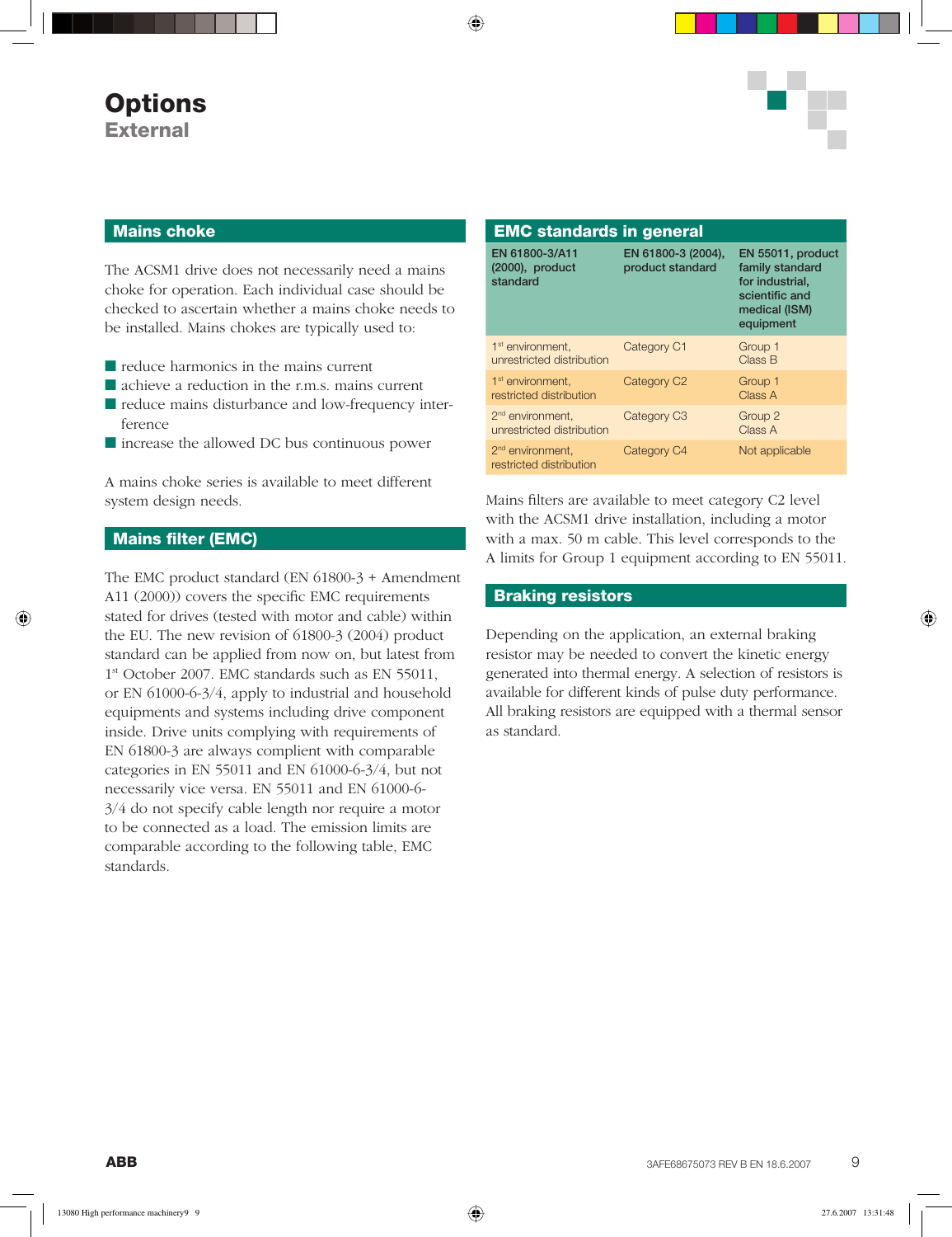# **Control and programming**

#### **Scalable control and programming environment**



### **Two control variants**

- Speed and torque control
- Motion control

### **Speed and torque control**

- Open and closed loop DTC
- Synchronous and asynchronous motors
- Ideal for high bandwidth of speed or torque control application

### **Motion control**

In addition to speed and torque control

- High bandwidth of position and synchronization control
- Point-to-point positioning with extensible positioning profile sets
- Synchronization (encoder feedback or drive-to-drive link)
- Register control based on fast probe inputs
- Multiple homing methods

### **Solution programming**

In addition to multiple parameter programmable speed and position control functions, drive functionality

can be easily modified or extended using solution programming.

- Standard function blocks to modify a basic control interface or make extensible PLC-tasks.
- Technology function blocks to meet machine-specific application requirements, e.g. damping filters for demanding mechanical systems. Technology function block libraries are optional.
- Solution programs, ready-made solutions for dedicated applications such as winding, lift control and flying cut applications using the corresponding technology function library. Easy to modify with parameters or additive function blocks.
- Drive functionality is defined and delivered with memory unit.

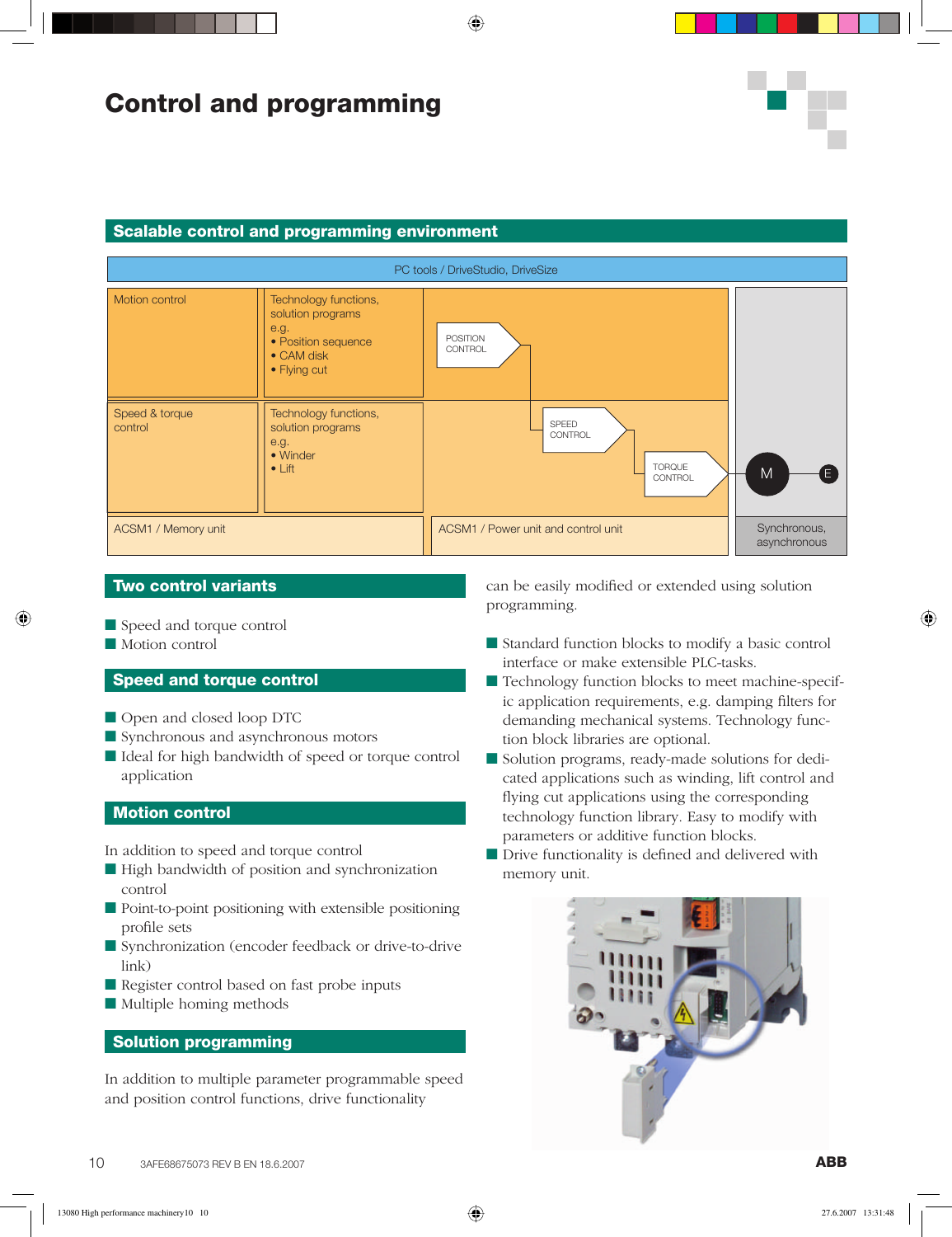## **Drive tools**

### **DriveStudio**

User-friendly PC environment both for simple drive commissioning tasks and for the more demanding drive tuning and programming tasks.

#### **Commissioning and tuning tools**

- Drive overview screen for fast parameter and function block navigation
- Parameter setting and signal monitoring
- Data logger and on-line signal monitoring for drive tuning (multiple signal channels and triggering conditions)
- Back-up and restore tool for drive parameter cloning and life time support
- Case sensitive helps with detailed drive parameter, event and function descriptions

#### **Solution program composer**

- Simple, easy-to-understand function block interface to drive firmware functions for signal monitoring and parameter setting
- Same interface enables the adding of user-defined function block programs even on the fastest time levels of the drive control
- Function block programming with standard function block library
- Optional and changeable technology function block library expands the variety of functions
- Professional programming environment: hierarchy levels, custom circuits, user parameters, copy protection etc.

#### **DriveCAM tool**

- Multiple methods for designing axis profile between reference axis and controlled drive axis
- Upload/download to drive memory, multiple profiles

#### **Assistant control panel**

The assistant control panel features a multilingual alphanumeric display for easy drive configuration. It is an ideal tool for service engineers providing the following main features:

- A large graphical display
- Extremely easy to navigate
- Soft and convenient keys
- Local control keys (start/stop/reference)
- Parameter setting and monitoring
- Status and history data



The control panel is an external option and can be connected by cable to the ACSM1 drive. The panel mounting kit enables mounting of control panels on the cabinet doors or inside the control cabinet.

### **Sizing tool**

Coupling

Coupling

DriveSize helps the machine designer to select the optimum ACSM1 drive, motor and gear combination for the required motion and speed profiles, and for typical mechanical applications.

Ready defined input sheets make it very easy to specify the dimensions of different kinds of linear or rotary movement mechanisms such as

Pinch **Coupling** Idler rollers Driver rollers Coupling **Cylinder** Coupling Driver pulley Belt Driver pulley Leadscrew Load Load Pinion **Rack** Core ed materia ■ lead screws ■ rack and pinion combinations ■ belt and pulley ■ conveyor ■ feed roll ■ rotating table

Coupling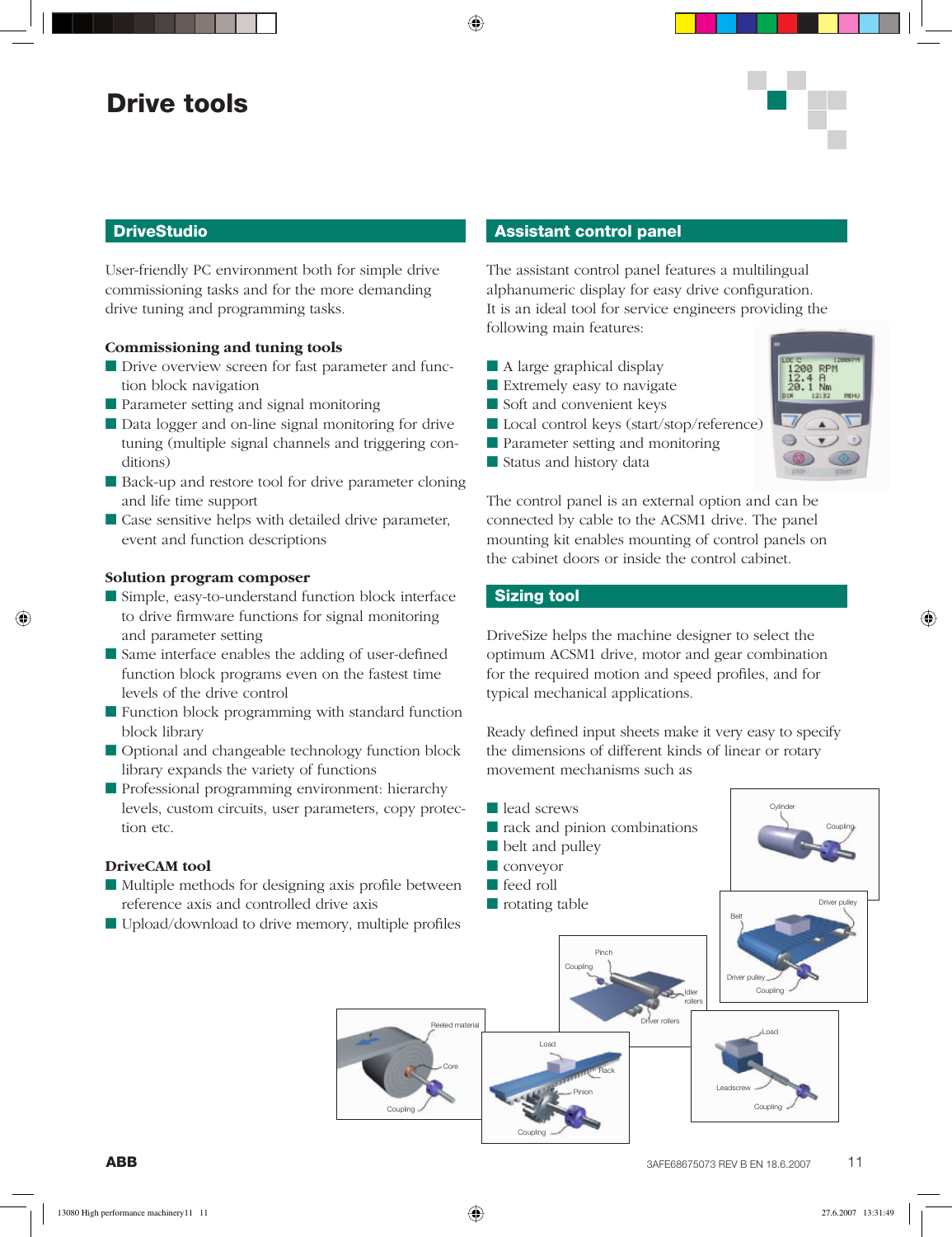# **Types, ratings and dimensions**



| AGSM1 | 04XX | $ -$ | XXXX |  | <b>XXXX</b> |
|-------|------|------|------|--|-------------|

| Feature / frame size         | A              | B            | C           | D           |
|------------------------------|----------------|--------------|-------------|-------------|
| <b>Current &amp; Power</b>   |                |              |             |             |
| Nominal current              | $2.5 - 7.0 A$  | $9.5 - 16A$  | $24 - 46A$  | $60 - 90 A$ |
| Maximum current              | $5.3 - 14.7 A$ | $16.6 - 28A$ | $42 - 81$ A | 105 - 158 A |
| Typical motor power          | $0.75 - 3$ kW  | $4 - 7.5$ kW | 11 - 22 kW  | 30 - 45 kW  |
| <b>Braking chopper</b>       |                |              |             |             |
| <b>Braking resistor</b>      |                | □            |             |             |
| Mains choke                  |                | П            |             |             |
| Mains filter (EMC)           |                | П            | $\Box$      |             |
| <b>Mounting and cooling</b>  |                |              |             |             |
| Removable power connectors   |                |              |             |             |
| Removable control connectors |                |              |             |             |
| Air-cooled variant           |                |              |             |             |
| - Back plate mounting        |                |              |             |             |
| - DIN-rail mounting          |                |              |             |             |
| Cold plate variant           |                |              |             |             |

 $\bullet$  = standard

 $\blacksquare$  = product variant

 $\square$  = option, external

**–** = not available

#### **Ratings**

|                            |                     | <b>Ratings</b>                  |                                           |                                                 |                | 6)<br>$r_{2\text{cont4k}}$ | $\overline{7}$<br>2cont8k | 8)<br>2cont16k |
|----------------------------|---------------------|---------------------------------|-------------------------------------------|-------------------------------------------------|----------------|----------------------------|---------------------------|----------------|
| $P_{N}^{(1)}$<br><b>kW</b> | $P_{N}^{(1)}$<br>hp | $I_{2N}^{2)}$<br>$\overline{A}$ | 3)<br>$I_{2\text{max}}$<br>$\overline{A}$ | <b>Type code</b>                                | Frame<br>size  | 4 kHz<br>A                 | 8 kHz<br>$\overline{A}$   | 16 kHz<br>A    |
| 0.75                       | 1                   | 2.5                             | 5.3                                       | ACSM1-04x <sup>4)</sup> x <sup>5</sup> -02A5-4  | $\mathsf{A}$   | 3                          | 2.5                       | $\overline{2}$ |
| 1.1                        | 1.5                 | 3                               | 6.3                                       | $ACSM1 - 04x^{4}x^{5} - 03A0 - 4$               | $\mathsf{A}$   | 3.6                        | 3                         | 2.2            |
| 1.5                        | $\overline{2}$      | $\overline{4}$                  | 8.4                                       | ACSM1-04x <sup>4)</sup> x <sup>5)</sup> -04A0-4 | $\overline{A}$ | 4.8                        | $\overline{4}$            | 2.4            |
| 2.2                        | 3                   | 5                               | 10.5                                      | ACSM1-04x <sup>4)</sup> x <sup>5)</sup> -05A0-4 | $\overline{A}$ | 6                          | 5                         | 2.5            |
| 3                          | 3                   | $\overline{7}$                  | 14.7                                      | $ACSM1 - 04x^{4}x^{5} - 07A0 - 4$               | A              | 8                          | 5.5                       | 3              |
| $\overline{4}$             | 5                   | 9.5                             | 16.6                                      | ACSM1-04 $x^{4}$ $x^{5}$ -09A5-4                | B              | 10.5                       | 9.5                       | 5              |
| 5.5                        | 7.5                 | 12                              | 21                                        | ACSM1-04x <sup>4)</sup> x <sup>5)</sup> -012A-4 | B              | 14                         | 12                        | 6              |
| 7.5                        | 10                  | 16                              | 28                                        | $ACSM1 - 04x^{4}x^{5}-016A-4$                   | B              | 18                         | 13                        | 7.5            |
| 11                         | 15                  | 24                              | 42                                        | ACSM1-04x <sup>4)</sup> x <sup>5</sup> -024A-4  | $\mathsf{C}$   | 27                         | 24                        | 18             |
| 15                         | 20                  | 31                              | 54                                        | $ACSM1 - 04x^{4}x^{5} - 031A - 4$               | $\mathsf{C}$   | 35                         | 31                        | 20             |
| 18.5                       | 25                  | 40                              | 70                                        | $ACSM1 - 04x^{4}x^{5} - 040A - 4$               | $\mathsf{C}$   | 44                         | 35                        | 22             |
| 22                         | 30                  | 46                              | 81                                        | $ACSM1 - 04x^{4}x^{5} - 046A - 4$               | $\mathsf{C}$   | 50                         | 38                        | 24             |
| 30                         | 40                  | 60                              | 105                                       | $ACSM1 - 04x^{4}x^{5} - 060A - 4$               | D              | 65                         | 55                        | 28             |
| 37                         | 50                  | 73                              | 128                                       | ACSM1-04x <sup>4)</sup> x <sup>5</sup> -073A-4  | D              | 80                         | 60                        | 31             |
| 45                         | 60                  | 90                              | 150                                       | $ACSM1 - 04x^{4}x^{5} - 090A - 4$               | D              | 93                         | 65                        | 34             |

<sup>1)</sup>  $P_N$ : Typical motor power. A and B frame sizes with or without mains choke, C and D frame sizes with mains choke.

<sup>2)</sup>  $I_{2N}$ : Nominal output current.

<sup>3)</sup>  $I_{2\text{max}}$ : Maximum short time output current.<br><sup>4)</sup>  $x^4$  A = Air-cooling

- 
- $C =$  Cold plate
- $5\text{ }x^{5\text{}} =$  Control (torque, speed, motion)
- <sup>6)</sup>  $I_{2\text{cont4k}}$ : Continuous output current at a switching frequency of 4 kHz at 40 °C (104 °F).

<sup>7</sup> *I*<sub>2contak</sub>: Continuous output current at a switching frequency of 8 kHz at 40 °C (104 °F).

8) *I*<sub>2cont16k</sub>: Continuous output current at a switching frequency of 16 kHz at 40 °C (104 °F).

#### **Dimensions**

| <b>Frame</b> | Height <sup>1)</sup> | Width | Depth $2)$ | Weight |
|--------------|----------------------|-------|------------|--------|
| size         | mm                   | mm    | mm         | kg     |
| A            | 364                  | 90    | 146        | 3      |
|              | 380                  | 100   | 223        | 5      |
| C.           | 467                  | 165   | 225        | 10     |
|              | 467                  | 220   | 225        | 17     |

#### **Notes**

options are used.

All dimensions and weights are without options.

- <sup>1)</sup> Height is the maximum measure without clamping plates. <sup>2)</sup> Depth will increase by 23 mm with options. Additionally, 50 mm should be reserved for feedback cabling if FEN-xx
- 12 3AFE68675073 REV B EN 18.6.2007 **ABB**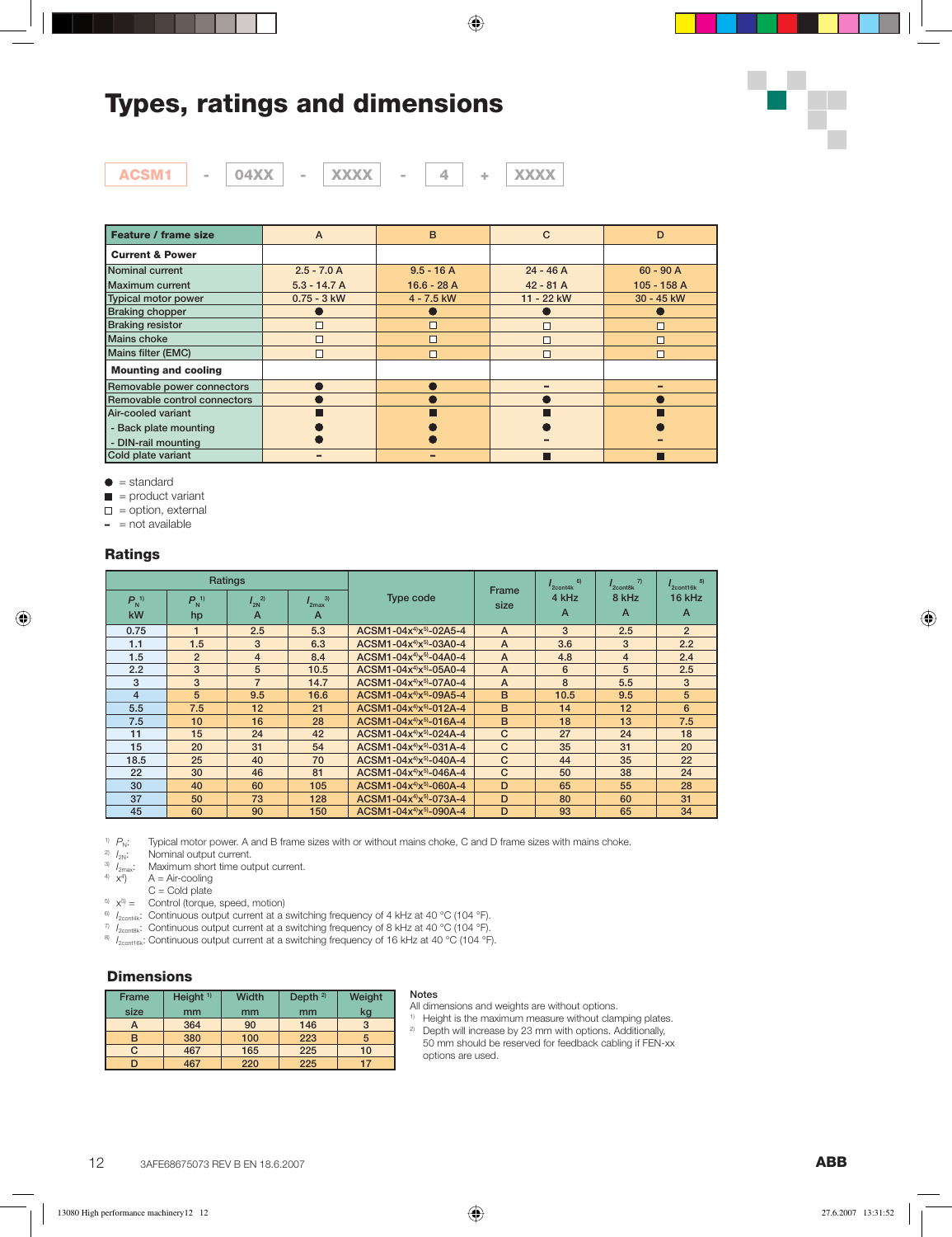# **Services**

With its large variety of drive lifecycle services and worldwide service network ABB aims for high drive availability and a long lifetime.

The ABB University provides e-learning modules enabling people to gain familiarity with all ACSM1 features, ranging from product specification to installation and commissioning. In addition to drivespecific items, basic training for motion control applications and related engineering is also extensively covered. Hands-on training courses are run in local training centers.

### **On-site services**

ABB's professional on-site service uses certified engineers to install and adjust ABB drives according to the application requirements as well as to instruct the user on how to best operate the drive.

#### **Supportline services**

The support line network provides fast and efficient support to ABB drive users. The service is available via e-mail and telephone.

### **Drives product lifecycle management**

The ABB drive product lifecycle management model provides solutions in all lifecycle phases to ensure drive availability, operation and performance in your machine. This four-phase model provides not only optimum support to you but also a smooth transition to a new drive when the service life of your current drive ends. It also provides ABB with a well-structured means of managing different drive generations. With complete lifecycle support, you will always be aware of the support plans for your valuable assets.

Genuine ABB factory-certified drive parts are delivered quickly worldwide. They guarantee full compatibility and are available throughout the drive lifetime following the drive lifecycle model.

| <b>Active</b><br>$(-5 \text{ to } 10 \text{ years})$                                                                                                                                                                                                                 | <b>Classic</b><br>$(-7 \text{ to } 10 \text{ years})$                                                                                                                                                                                                                             | <b>Limited</b><br>$(-3 \text{ to } 5 \text{ years})$                                                                                                                                                           | <b>Obsolete</b>                                                                                                                                                                              |
|----------------------------------------------------------------------------------------------------------------------------------------------------------------------------------------------------------------------------------------------------------------------|-----------------------------------------------------------------------------------------------------------------------------------------------------------------------------------------------------------------------------------------------------------------------------------|----------------------------------------------------------------------------------------------------------------------------------------------------------------------------------------------------------------|----------------------------------------------------------------------------------------------------------------------------------------------------------------------------------------------|
| • Product, spare parts and<br>related lifecycle services<br>have been released for sale.<br>• Service products provide<br>fast drive start-up and they<br>support ease-of-use from<br>day one.<br>• Migration from limited<br>and obsolete products is<br>supported. | Product is no longer<br>manufactured, but drive<br>modules are available for<br>spare parts and extensions.<br>Full range of lifecycle<br>services focused on drive<br>reliability and performance is<br>provided.<br>Enhancements are available<br>as far as technology permits. | Repair services and parts<br>are available as long as<br>materials can be obtained.<br>• ABB recommends migration<br>to active products.<br>Recycling services are<br>available (contingent on the<br>market). | ABB cannot guarantee<br>availability of product support<br>for technical reasons or at a<br>reasonable cost.<br>• Many ABB products have<br>been and will be supported<br>for over 20 years. |
|                                                                                                                                                                                                                                                                      | Guaranteed product support                                                                                                                                                                                                                                                        | Limited product support                                                                                                                                                                                        |                                                                                                                                                                                              |